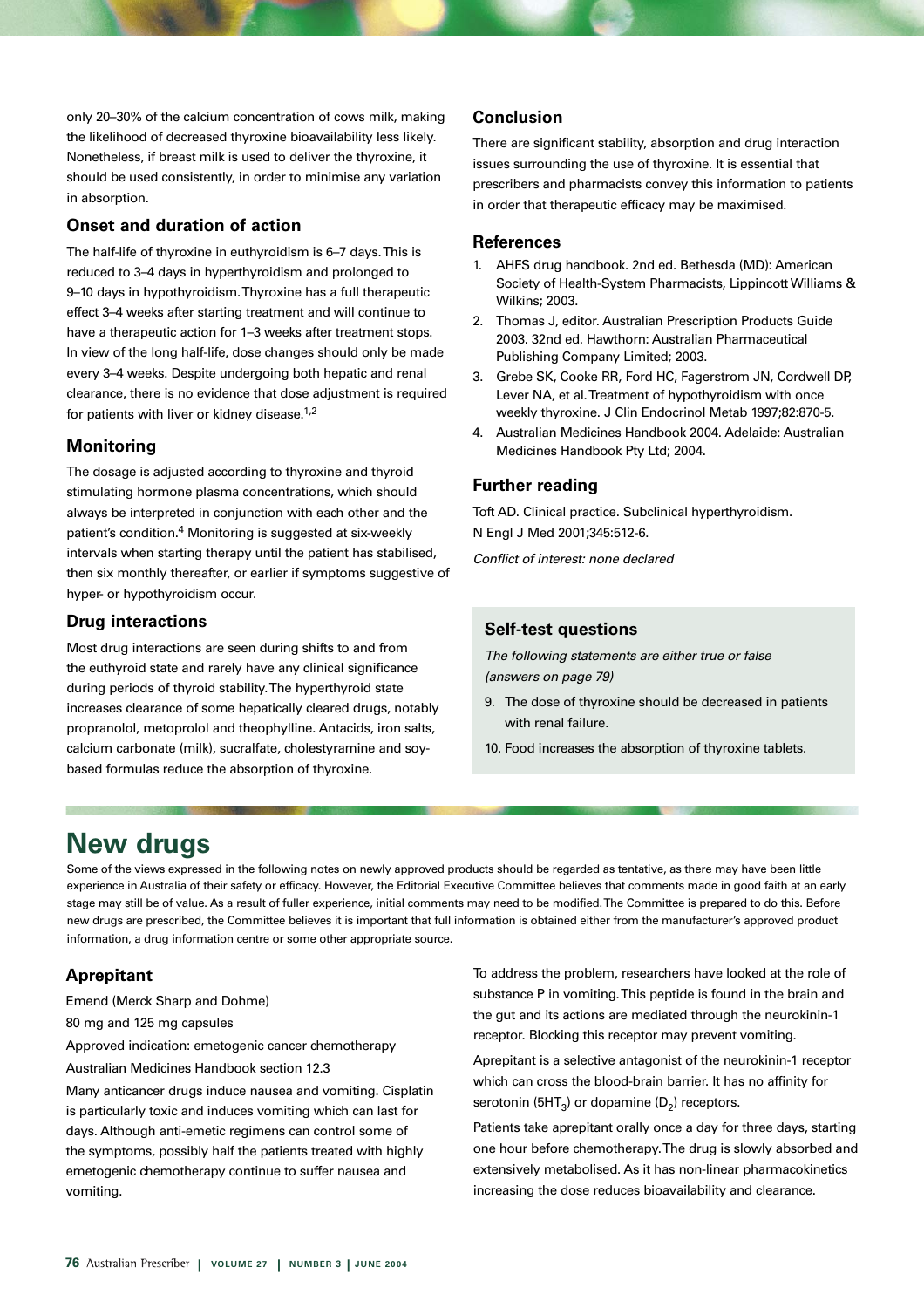The metabolism involves cytochrome P450 3A4 so there is a potential for interaction with other drugs, such as midazolam, metabolised by this system. Aprepitant also induces the metabolism of warfarin. The half-life of aprepitant is 9–13 hours.

Aprepitant was tested in a variety of combinations with dexamethasone, granisetron  $(5HT<sub>3</sub>$  antagonist) and a placebo in 351 patients having cisplatin for the first time. In the first 24 hours after treatment, 80% of the patients given granisetron, dexamethasone and aprepitant had no vomiting compared with 57% of those treated with granisetron and dexamethasone. Delayed emesis was prevented in 63% of the patients taking the three drugs, but in only 29% of those taking granisetron and dexamethasone.<sup>1</sup>

In this trial there was no extra benefit in giving aprepitant for five days. Another trial therefore compared a three-day regimen with a standard regimen of ondansetron and dexamethasone. The 530 patients had not previously been treated with cisplatin. There was no acute vomiting in 89% of the patients given aprepitant, ondansetron and dexamethasone compared with 78% of those given the standard regimen. Delayed emesis did not occur in 75% of the patients taking aprepitant and 56% of those taking the standard regimen.2 Another randomised placebo-controlled trial produced similar results.3

As patients with cancer usually require several doses of chemotherapy, another trial has studied two regimens of aprepitant given during six cycles of cisplatin. All 202 patients received a standard regimen of ondansetron and dexamethasone. The prevention of emesis declined from 49% to 34% after six cycles in patients treated with the standard regimen. In patients who also took aprepitant, 64% had no vomiting after the first cycle and 59% had no vomiting after the sixth cycle.<sup>4</sup>

Assessing adverse events in patients who are given multiple drugs for their cancers can be difficult. Adverse events associated with regimens containing aprepitant include hiccups, asthenia, headache and altered liver function.

Although the efficacy of aprepitant has been proven, questions remain about its role in practice. As treatment guidelines often include metoclopramide for the prevention of delayed emesis, aprepitant should be compared with such regimens. There also needs to be more study of the effectiveness of aprepitant in subsequent cycles of chemotherapy. Although the results of the trial<sup>4</sup> look promising, few patients completed six cycles of chemotherapy. At present aprepitant can only be used with highly emetogenic chemotherapy, including high-dose cisplatin.

#### **References** †

- 1. Campos D, Pereira JR, Reinhardt RR, Carracedo C, Poli S, Vogel C, et al. Prevention of cisplatin-induced emesis by the oral neurokinin-1 antagonist, MK-869, in combination with granisetron and dexamethasone or with dexamethasone alone. J Clin Oncol 2001;19:1759-67.
- 2. Hesketh PJ, Grunberg SM, Gralla RJ, Warr DG, Roila F, de Wit R, et al. The oral neurokinin-1 antagonist aprepitant

for the prevention of chemotherapy-induced nausea and vomiting: a multinational, randomized, double-blind, placebo-controlled trial in patients receiving high-dose cisplatin – the Aprepitant Protocol 052 Study Group. J Clin Oncol 2003;21:4112-9.

- 3. Poli-Bigelli S, Rodrigues-Pereira J, Carides AD, Ma GJ, Eldridge K, Hipple A, et al. Addition of the neurokinin 1 receptor antagonist aprepitant to standard antiemetic therapy improves control of chemotherapy-induced nausea and vomiting. Cancer 2003;97:3090-8.
- 4. de Wit R, Herrstedt J, Rapoport B, Carides AD, Carides G, Elmer M, et al. Addition of the oral  $NK<sub>1</sub>$  antagonist aprepitant to standard antiemetics provides protection against nausea and vomiting during multiple cycles of cisplatin-based chemotherapy. J Clin Oncol 2003;21:4105-11.

#### **Iloprost**

Ventavis (Schering)

Ampoules containing 20 microgram (10 microgram/mL) nebuliser solution

Approved indication: pulmonary hypertension

Australian Medicines Handbook section 6.7.3

Increased pressure in the pulmonary artery may have no obvious cause or it may be secondary to conditions such as thromboembolism and connective tissue diseases.<sup>1</sup> It leads to signs of right-sided heart failure, such as peripheral oedema and liver enlargement.

Some secondary causes can be treated. For example, pulmonary artery hypertension due to chronic thromboembolism may respond to pulmonary thromboendarterectomy. Some patients with advanced disease may live long enough to receive a heart-lung transplant.

Patients with pulmonary hypertension may have an imbalance of prostacyclin and thromboxane  $A_2$ . Giving an analogue of prostacyclin may therefore induce vasodilatation and reduce pressure in the pulmonary artery. Epoprostenol was approved for use in primary pulmonary hypertension in 2002, but it has to be given by continuous intravenous infusion. Treprostinil was approved in 2003, but requires continuous subcutaneous infusion. Iloprost is also an analogue of prostacyclin, but it can be given by inhalation.

Patients inhale a nebulised solution over 5–10 minutes. The serum concentration of iloprost peaks at the end of the inhalation but declines rapidly. Iloprost is extensively metabolised and none can be detected an hour after the inhalation. Some patients will need to take a dose nine times a day. Most of the metabolites are excreted in the urine, so clearance can be reduced by renal and hepatic dysfunction.

A randomised-controlled trial compared iloprost with an inhaled placebo in 203 patients with primary or secondary pulmonary hypertension. After 12 weeks, function had improved in 16.8% of the patients given iloprost, but only in 4.9% of those given a placebo.2

Another study enrolled 31 patients with primary pulmonary hypertension and followed them for a year. The mean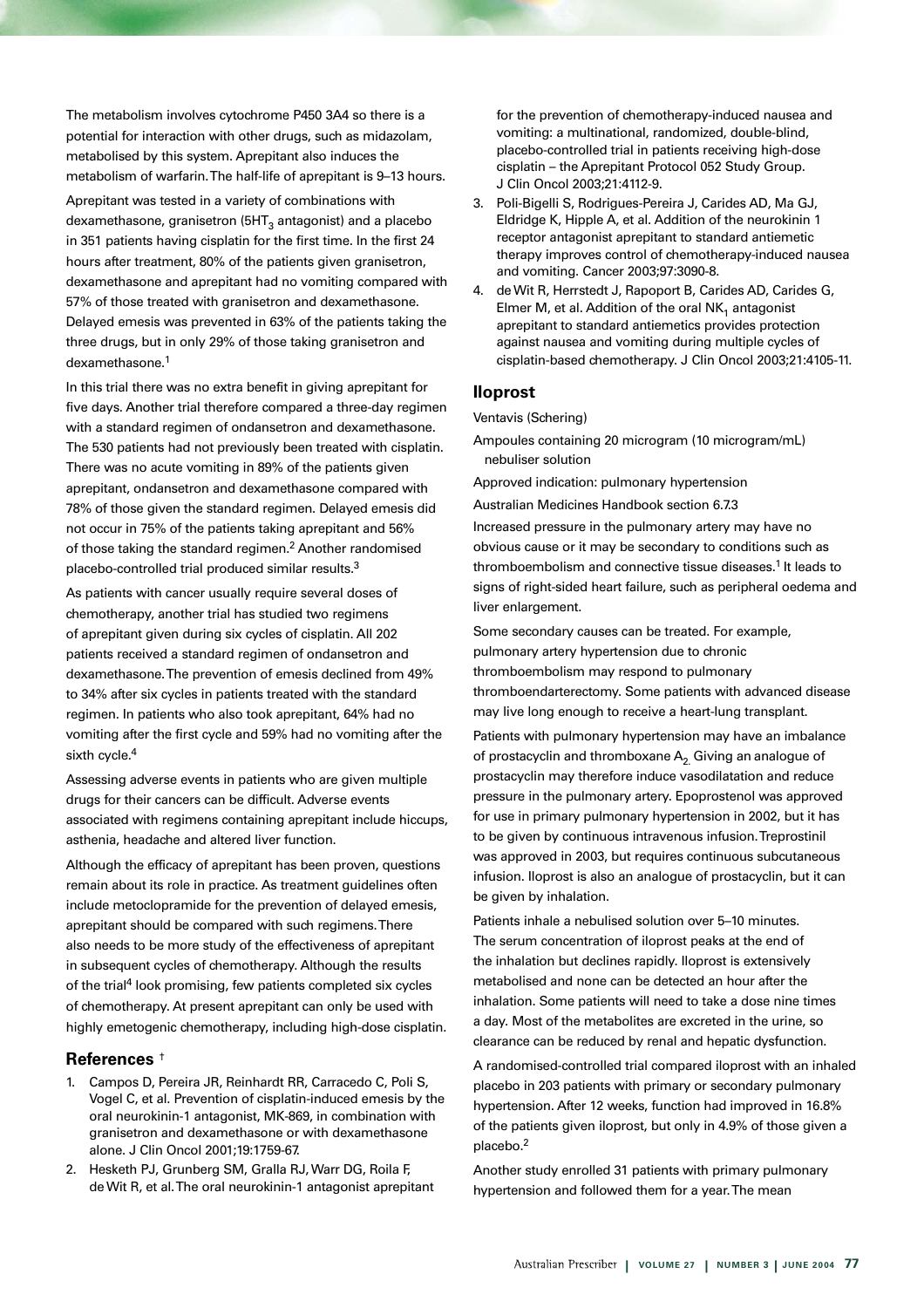pulmonary artery pressure was reduced in the 24 people who completed the study. This was associated with an increased exercise capacity.3

While dyspnoea improves with iloprost, coughing is common in the first weeks of treatment. Patients may also complain of flushing and pain in the jaw. Other common adverse effects are hypotension, syncope, trismus and headache.

Although iloprost is significantly better than placebo the absolute benefits are limited. In the placebo-controlled study patients given iloprost for 12 weeks were able to walk an extra 36.4 metres in six minutes.<sup>2</sup> Few of the patients with secondary pulmonary hypertension gained much benefit. Iloprost has been approved for secondary pulmonary hypertension for a strictly limited range of conditions.

Inhaled iloprost is likely to be cheaper than intravenous epoprostenol, but epoprostenol is proven to increase survival in patients with primary pulmonary hypertension. In contrast to the other prostacyclin analogues, iloprost is given intermittently. It is uncertain whether there could be a rebound in the pulmonary artery pressure between inhalations.

In addition to the prostacyclin analogues bosentan, an oral endothelin receptor antagonist, is also available to treat primary pulmonary hypertension. Comparative studies are therefore needed to determine the best medical therapy.

#### **References**

- 1. Keogh AM, McNeil KD, Williams T, Gabbay E, Cleland LG. Pulmonary arterial hypertension: a new era in management. Med J Aust 2003;178:564-7.
- 2. Aerosolized Iloprost Randomized Study Group. Inhaled iloprost for severe pulmonary hypertension. N Engl J Med 2002;347:322-9.
- 3. Hoeper MM, Schwarze M, Ehlerding S, Adler-Schuermeyer A, Spiekerkoetter E, Niedermeyer J, et al. Long-term treatment of primary pulmonary hypertension with aerosolized iloprost, a prostacyclin analogue. N Engl J Med 2000;342:1866-70.

## **Methyl-5-aminolevulinate**

#### Metvix (Galderma)

2 g tubes of cream containing 160 mg/g

Approved indications: actinic keratoses, basal cell carcinoma

Australian Medicines Handbook section 14.3

Squamous cell carcinomas can develop from actinic keratoses. While some keratoses will resolve with reduced exposure to sunlight others need to be removed. As an alternative to surgical treatments, severe cases can be treated with topical fluorouracil. Methyl-5-aminolevulinate, which is a porphyrin precursor, is another antineoplastic drug that can be applied directly to the lesions.

After applying methyl-5-aminolevulinate, the lesion is covered with an occlusive dressing for three hours. This results in the accumulation of the porphyrins which are produced by the enzymatic conversion of methyl-5-aminolevulinate. The lesion

is then exposed to a dose of red light. This light activates the intracellular porphyrins causing damage to the cells. The treatment is repeated one week after the first application. If there is no response after three months the patient can be re-treated once.

In an Australian study there was a complete response in 71 of 88 patients with solar keratoses. A placebo cream resulted in only three of 23 patients responding. The complete response rate of 81% was greater than the 60% who responded to one treatment of cryotherapy. A European study also compared the two treatments, but found that the response rate to cryotherapy was higher (75%) than the response to methyl-5-aminolevulinate (69%).<sup>1</sup>

Methyl-5-aminolevulinate can also be used to treat basal cell carcinoma. Although a few more patients will respond to photodynamic therapy than cryotherapy (95% v 91%), the response rate is less than that of surgical excision (90% v 98%). Recurrences are also less likely after surgical excision, but photodynamic therapy may give a better cosmetic outcome. Methyl-5-aminolevulinate can therefore be considered for superficial or nodular basal cell carcinomas where surgery is inappropriate.

As methyl-5-aminolevulinate is a photosensitiser it can cause phototoxic reactions. Patients should not expose the treated areas and surrounding skin to sunlight for two days after treatment. Burning, pain, redness and oedema are very common adverse effects. Some patients develop blisters or skin ulcers. In the European study more of the patients had a reaction to methyl-5-aminolevulinate than to cryotherapy (43% v 26%).<sup>1</sup>

Methyl-5-aminolevulinate works best on keratoses which are not hyperkeratotic. If treatment is successful it gives a good cosmetic result. It can therefore be considered for thin lesions on the face or scalp when other treatments are unsuitable.

#### **Reference**

1. Szeimies RM, Karrer S, Radakovic-Fijan S, Tanew A, Calzavara-Pinton PG, Zane C, et al. Photodynamic therapy using topical methyl 5-aminolevulinate compared with cryotherapy for actinic keratosis: a prospective, randomized study. J Am Acad Dermatol 2002;47:258-62.

## **NEW FORMULATIONS**

#### **Amisulpride**

Solian solution (Sanofi-Synthelabo) 100 mg/mL oral solution

#### **Metoprolol succinate**

Toprol-XL (AstraZeneca)

23.75 mg, 47.5 mg, 95 mg and 190 mg controlled-release tablets

Approved indication: chronic heart failure

Australian Medicines Handbook section 6.4.3

Beta blockers used to be contraindicated in heart failure, but they can benefit some patients with chronic stable heart failure.<sup>1</sup>